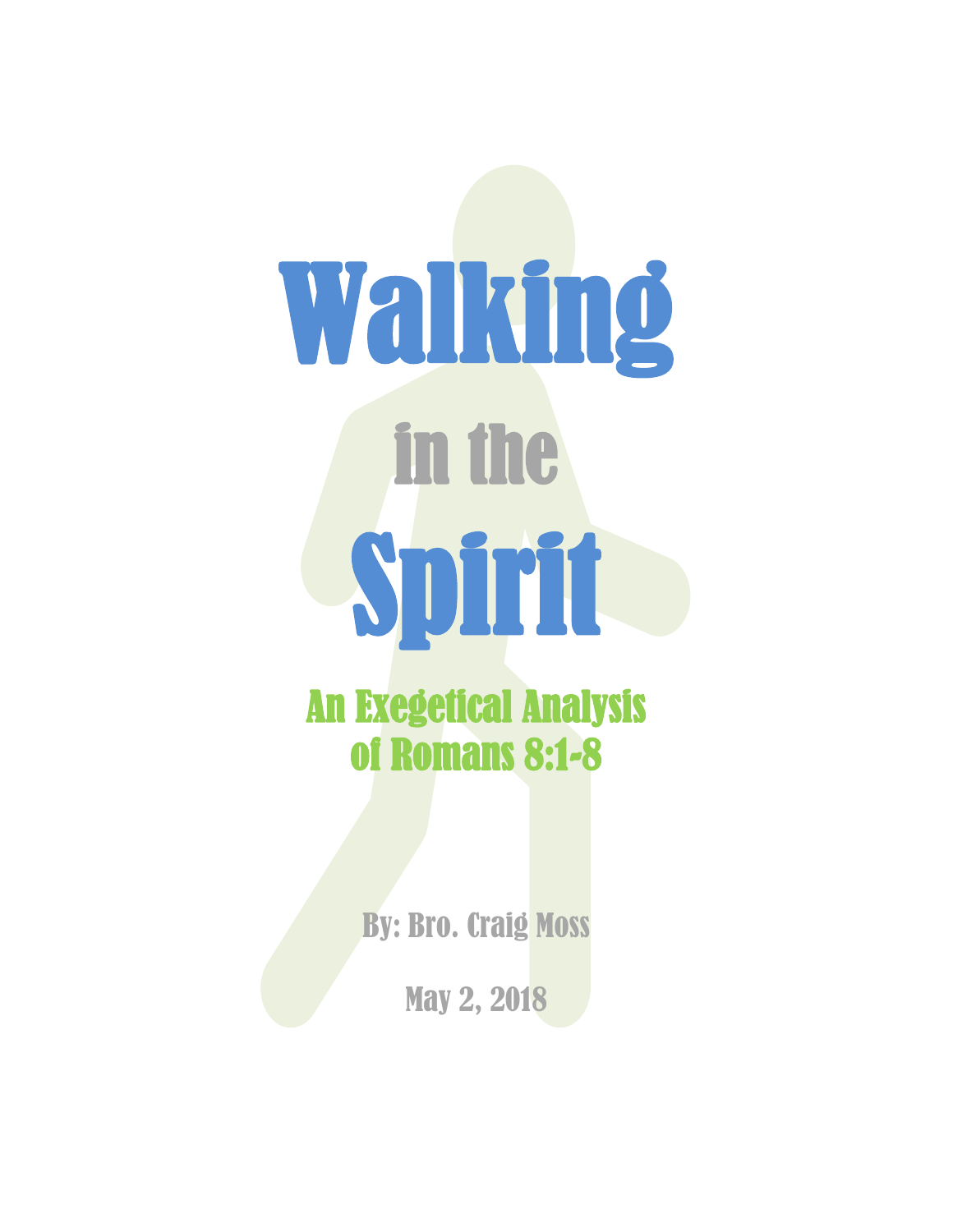# **Contents**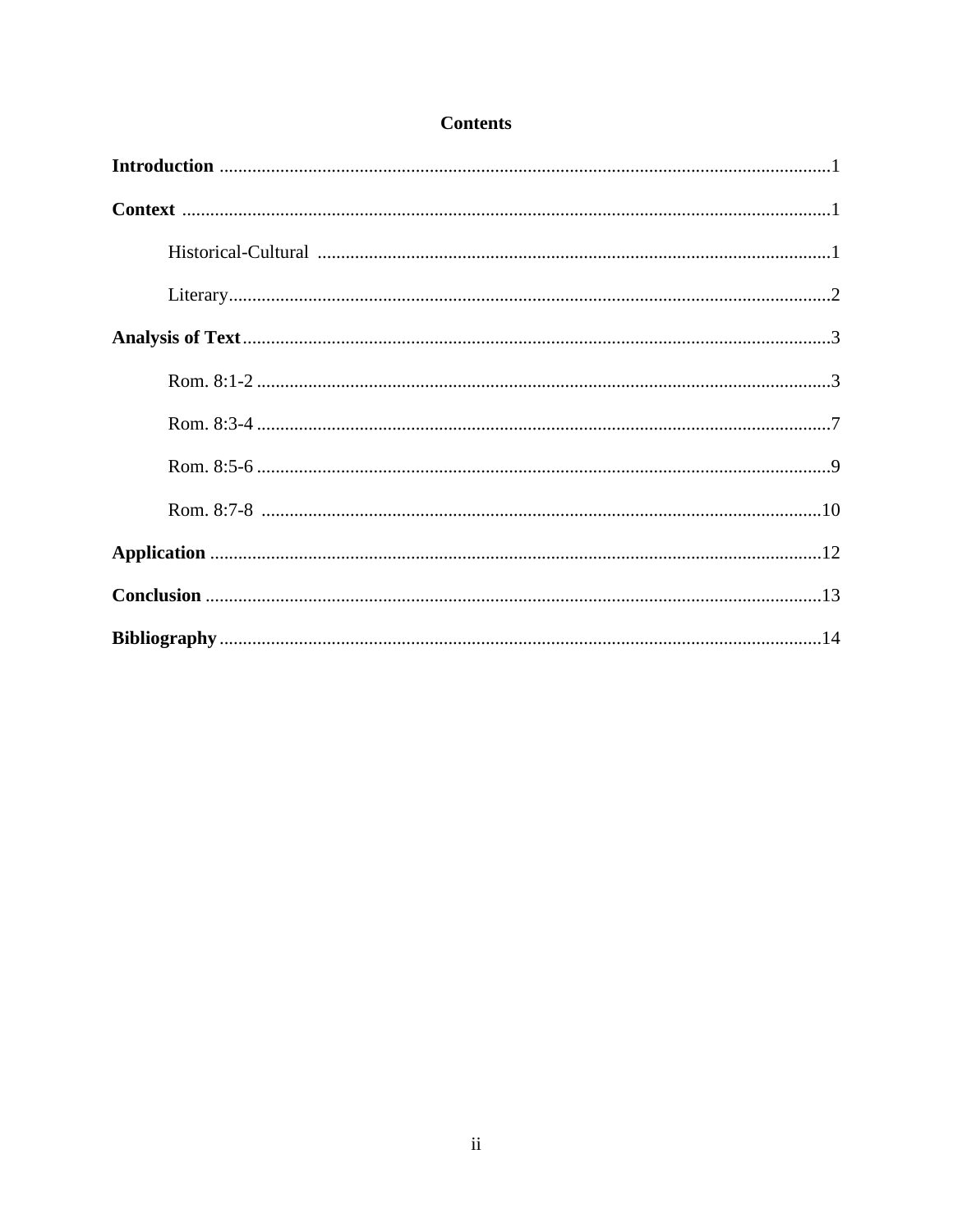# **Introduction**

The passage that will be discussed, Romans 8:1-8 is one of the most comforting elocutions from the Apostle Paul in the Scripture. He opens the eighth chapter declaring that those who are "in Christ Jesus", will have "no condemnation." (Rom. 8:1) What a comforting thought for the believer, and a dreadful truth for the unbeliever. Over the seven ensuing verses, Paul develops a dynamic theology expounding on the contrast between the polar-opposites of one walking in the flesh and one walking in the Spirit. This paper is designed to examine both the historical and literary context of the passage, aiding in the production of an exegetical analysis that will provide an application of the text to the reader.

#### **Context**

It is important, according to Chadwick Thornhill (2016) that we examine the "contexts"<sup>2</sup> of passages in the Bible. This exegetical analysis of Romans 8:1-8 will be examining the historical-cultural and literary "kinds and layers of context" <sup>3</sup> of the passage, in order to present an accurate exegesis of it.

# Historical-Cultural Context

Craig Bloomberg said that "understanding the historical context of a passage removes the haze of obscure cultural traditions that often shrouds the text for modern interpreters of Scripture."<sup>4</sup> Understanding the historical-cultural context helps the exegete to both render the intended meaning of the original writing, and to develop a present-day application for the passage. First, the internal evidence of this epistle declares it to have been authored by the

<sup>&</sup>lt;sup>1</sup> All Scripture quotations are from the Holy Bible, King James Version.

<sup>2</sup> Chadwick Thornhill, *Greek for Everyone: Introductory Greek for Bible Study and Application,* (Grand Rapids, MI: Baker Books, 2016), 151.

<sup>3</sup> Ibid.

<sup>4</sup> Craig Bloomberg, *A Handbook of New Testament Exegesis*. (Grand Rapids, MI: Baker Academic, 2010), Ch.3.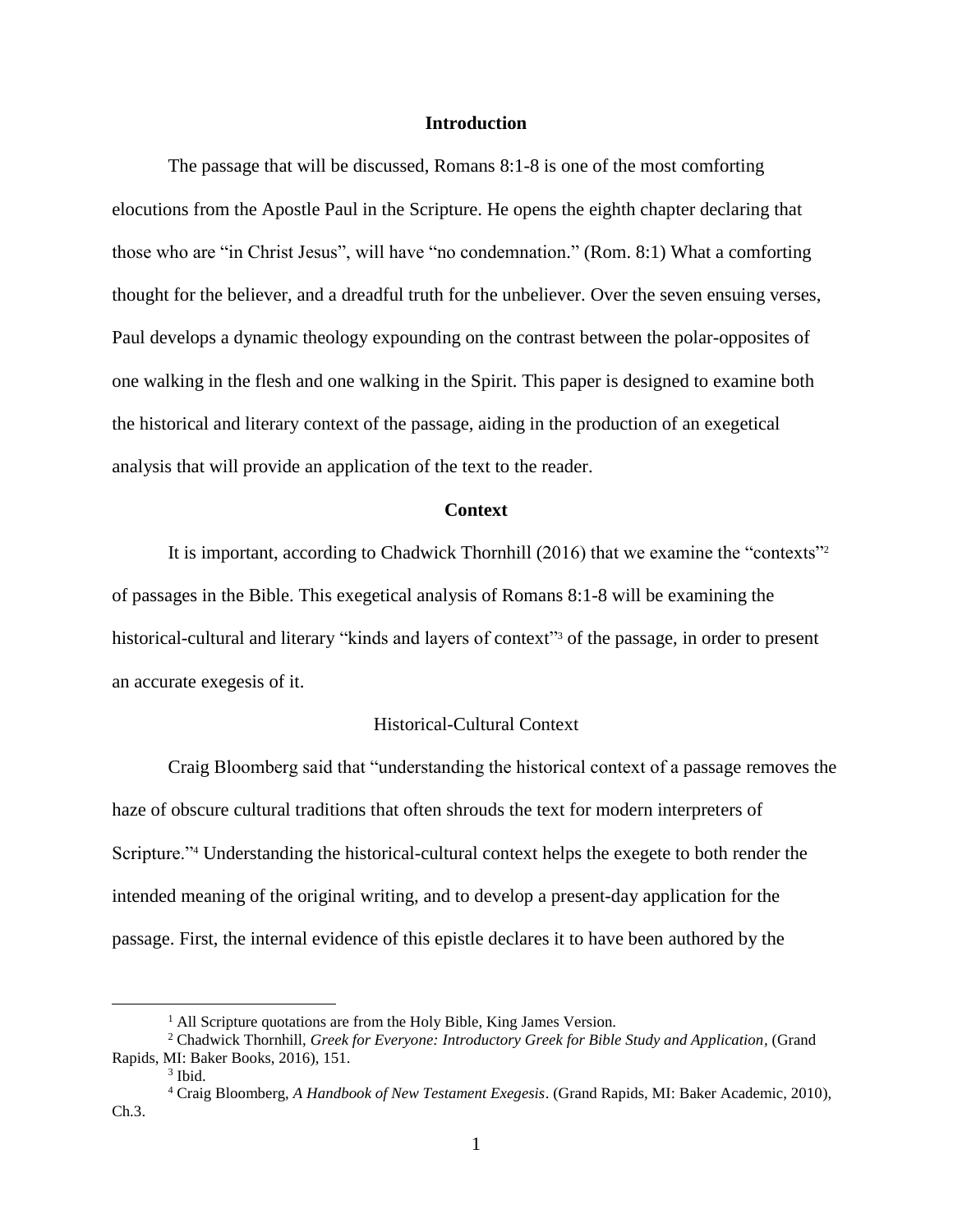Apostle Paul (Rom. 1:1), by the hand of one of his writers, Tertius. (Rom.16:22) This understanding will also include asking the question: What was going on in Rome when Paul wrote the Epistle to the Romans? Once understood, we will look for ways to apply it to our contemporary scene.

In response to the question above, the eleventh-century French scholar, theologian, and philosopher, Peter Abelard, wrote that the Romans who were "converted from among the Jews and Gentiles, were placing themselves in front of each other with snobbish contention."<sup>5</sup> However, Phillip Schaff (1888-1893) wrote that Paul's letter was written due to a large number of converts in Rome, and "in prophetic anticipation of its future importance, that Paul addressed to it from Corinth his most important doctrinal Epistle (a.d. 58), which was to prepare the way for his long-desired personal visit." <sup>6</sup> Schaff's explanation seems to appeal more to the internal evidence of the first half of the first chapter of Romans, as well as the fact that at the time of the writing of this epistle, Paul "has never visited Rome" and felt it necessary to "establish his apostolic credentials."<sup>7</sup> Meanwhile, Abelard's explanation points more toward the second half of that same chapter, and most of what follows it, including the passage in consideration. It is probable that they both are historically accurate, he was coming for a long-awaited visit, but also addressed them on their contentions, which Paul had been known to do on other occasions, like with the churches at Corinth and Galatia. Finally, they were a mixed group of Jews and Gentiles who likely spoke Greek with a mixture of Hebrew.

<sup>5</sup> Peter Abelard, *Commentary on the Epistle to the Romans*. (ProQuest Ebook Central. Translated by Steven R Cartwright. Catholic University of America Press, 2011), 87.

<sup>6</sup> Schaff, Phillip. E-Sword: *History of the Christian Church*. Vols. 1, Ch.5, Section 035-036. (Franklin, TN, 1888-1893).

<sup>7</sup> Frank Matera, *Romans*, (Grand Rapids: Baker Academic, 2010), 26.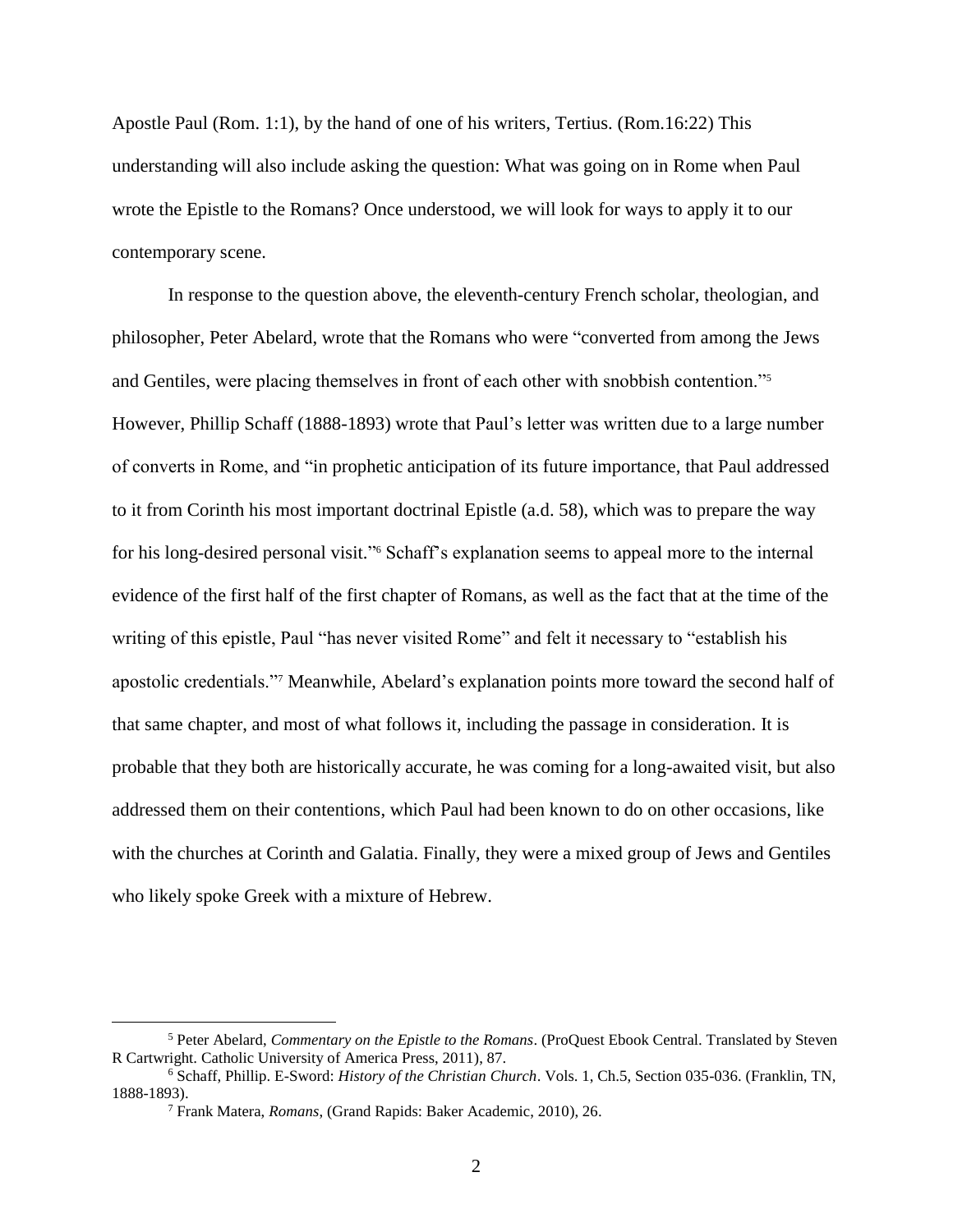# Literary Context

When discussing the literary context of a book, the question should be asked, "What kind of writings [or what genre] are these [writings]?"<sup>8</sup> According to the internal evidence, the genre of the book of Roman's is that of an "Epistle" (Romans 16:22). Richard Longenecker (2016) said: "when analyzed in epistolary terms, it should be understood as a "letter essay" of instruction and appeal, comparable to various Greco-Roman letters of instruction." 9

It is also important to examine the passage being exegeted in the light of its context as well; what comes before it? And what comes after it? In Romans Chapter 7, Paul discourses on the tremendous struggle with the flesh against sin, and that it is only through Jesus Christ that man can be delivered "from the body of this death." (Rom. 7:24) Thus, ensuring the security of struggling believers, opening Chapter 8 with a comforting declaration "There is therefore now no condemnation to them which are in Christ Jesus, who walk not after the flesh, but after the Spirit." (Rom 8:1) Following Romans 8:1-8, Paul continues to move the believer forward to their heirship with Christ, their future glory, and the everlasting love of God.

#### **Analysis of Text**

One author described the eighth chapter of Romans as "a rich and comprehensive portrayal of what it means to be a Christian."<sup>10</sup> Rather than attempting to analyze Romans 8:1-8 as one section, it will be broken down into three relative sections: verses 1-2, "no condemnation"; verses 3-4, "the weakness of the flesh" vs. " the righteousness of the law"; verses 5-6 "carnally minded" vs. "spiritually minded"; and verses 6-8, "enmity against God". In

<sup>8</sup> Chadwick Thornhill., 162.

<sup>9</sup> Richard Longenecker, *The Epistle to the Romans.* Accessed April 20, 2018. (ProQuest Ebook Central., ProQuest Ebook Central.: Wm. B. Eerdmans Publishing Co, 2016), 79.

<sup>10</sup> Douglas Moo, *The Epistle to the Romans* (ProQuest Ebook Central: Wm. B. Eerdmans Publishing Co., 1996), 270.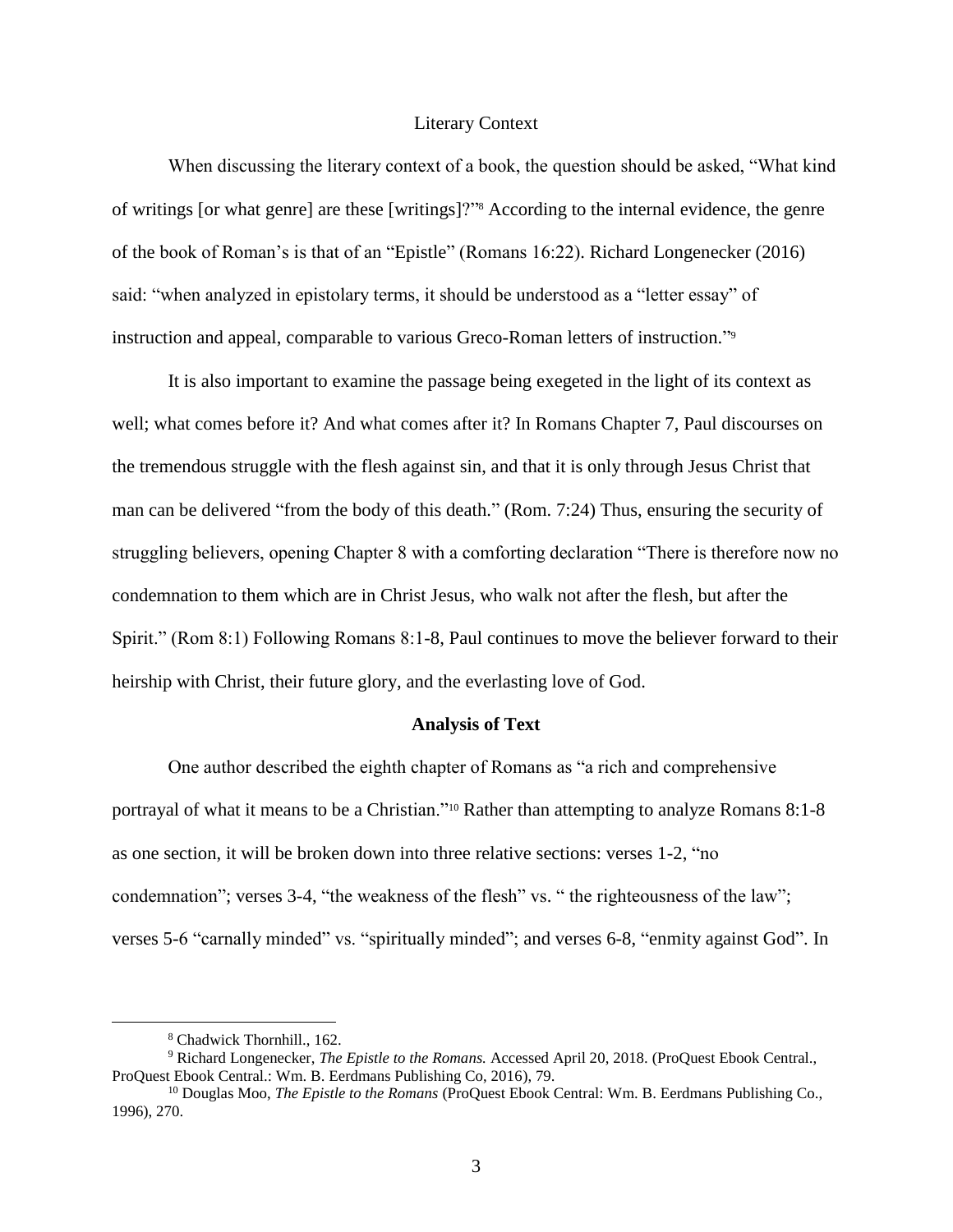this step, the English text will be compared to various Greek texts which this author has selected for use in this analysis, *the Stephanus Textus Receptus*, *the Schrivener's Textus, Receptus* and *the Byzantine text.*

# Romans 8:1-2

The King James Bible reads: "[1] There is therefore now no condemnation to them which are in Christ Jesus, who walk not after the flesh, but after the Spirit. [2] For the law of the Spirit of life in Christ Jesus hath made me free from the law of sin and death."

The Stephanus Textus Receptus, the Schrivener's Textus, Receptus and the Byzantine text read alike in this passage, but various other Greek Texts leave out "who walk not after the flesh, but after the Spirit", from the first verse. For this analysis, it will remain in the text and will be analyzed alongside the King James Version, which is a formal translation, and this author holds to be the only accurate one in the English language.

According to one Interlinear Bible<sup>11</sup>, the first verse begins with the pronoun "οὐδείς", which is the "nominative negative adjective"<sup>12</sup> of the neuter "οὐδὲν", and is translated as "no", which James Strong (1890) defined also as "not even one, never (man), no (man), none (+ of these things), not (any, at all, -thing), nought." <sup>13</sup> Friberg's, et.al, lexicon says it is "used for negating a referent; as an adjective to negate a noun *no, not even one*; as an accusative of respect *in no way, in nothing at all*."<sup>14</sup> There is a "peculiar emphasis given to 'οὐδείς' by its position at

<sup>11</sup> Scripture 4 All. *Scripture 4 All: Greek Interlinear Bible (NT).* 2015. http://www.scripture4all.org/OnlineInterlinear/Greek\_Index.htm.

<sup>12</sup> Maurice Robinson, *Robinson's Morphological Analysis Codes*. (Digital: E-sword Bible Software, 2005- 2010).

<sup>13</sup> James Strong, *Strong's Hebrew and Greek Dictionaries*. (Public Domain: E-Sword Bible Software, 1890), οὐδείς.

<sup>14</sup> Timothy Friberg, et.al. *Analytical Lexicon of the Greek New Testament*. (Victoria, BC, Canada: Trafford Publishing, 2005), 287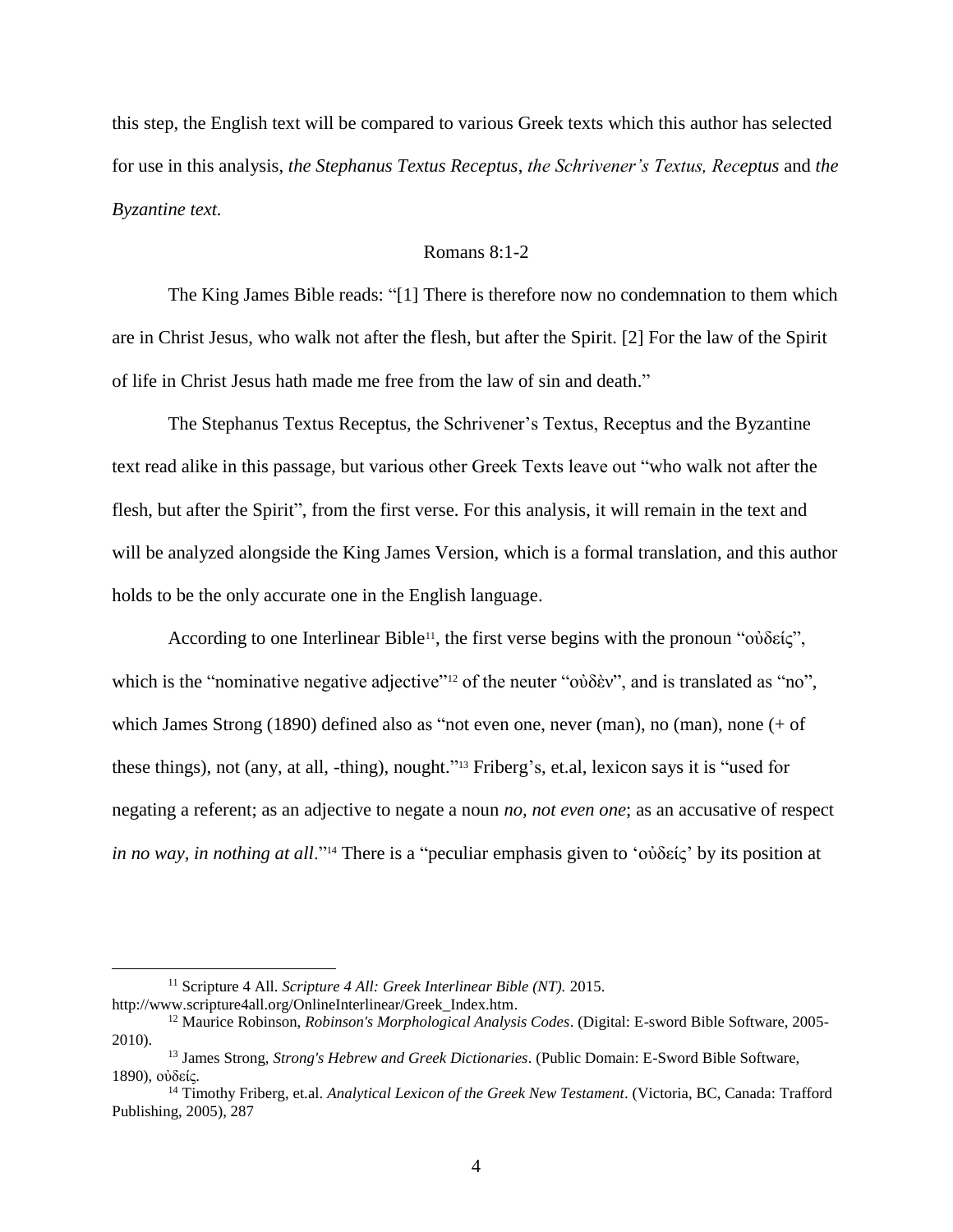the head of the sentence and its separation from its noun."<sup>15</sup> 'Οὐδείς' is followed by the disjunctive particle "ἄρα" translated as "[There is] therefore" which is "denoting an inference more or less decisive (as follows): - haply, (what) manner (of man), no doubt, perhaps, so be, then, therefore, truly, wherefore." <sup>16</sup> These are followed by the adverb "νῦν", which is "of present time; 'now.'" <sup>17</sup> The next word, "κατάκριμα", which is a nominative singular neuter noun translated as "condemnation", which could also be defined as an "adverse sentence (the verdict)"<sup>18</sup>, or a "damnatory sentence."<sup>19</sup> This Greek word was only used three times in this form in Scripture, and aside from this passage, each of those were in the book of Romans in the fifteenth chapter, and both also dealing with the verdict or judgment for sin. The chapter literally opens with the declaration of the apostle, that "[There is] therefore now (present time) no (not even one) condemnation (damnatory sentence for sin) to them which are in (a preposition) Christ Jesus (the object) "ἐν Χριστός Ἰησοῦς" (our prepositional phrase20). This is a bold declaration when one considers the previous chapter and Paul's struggle with the law and sin declaring that "Jesus Christ our Lord" is the only one who can deliver him "from the body of this death." Douglas Moo points out that "In this first paragraph of Rom. 8, Paul reasserts the triumphant conclusion of 5:12–21: that for those who are "in Christ" eternal life replaces the condemnation and death that were the lot of everybody in Adam."<sup>21</sup>

Some manuscripts end verse one there, but the Byzantine and both Textus Receptus' texts

<sup>15</sup> Justin Soderquist, "*Christian History: Life in the Spirit: An Exegetical Analysis of Romans 8:1–8.*" (BYU Religious Education: Religious Studies Center. 2007. https://rsc.byu.edu/archived/selections-2007-religiouseducation-student-symposium/christian-history/life-spirit (accessed May 4, 2018).

<sup>&</sup>lt;sup>16</sup> Strong.

 $17$  Ibid.

 $18$  Ibid.

<sup>19</sup> Joseph Thayer, *Thayer's Greek Definitions*. (Public Domain: E-Sword Bible Software, 1886,1889), κατάκριμα.

<sup>20</sup> Chadwick Thornhill., 19.

<sup>&</sup>lt;sup>21</sup> Douglas Moo, The Epistle to the Romans (ProQuest Ebook Central: Wm. B. Eerdmans Publishing Co., 1996), 272.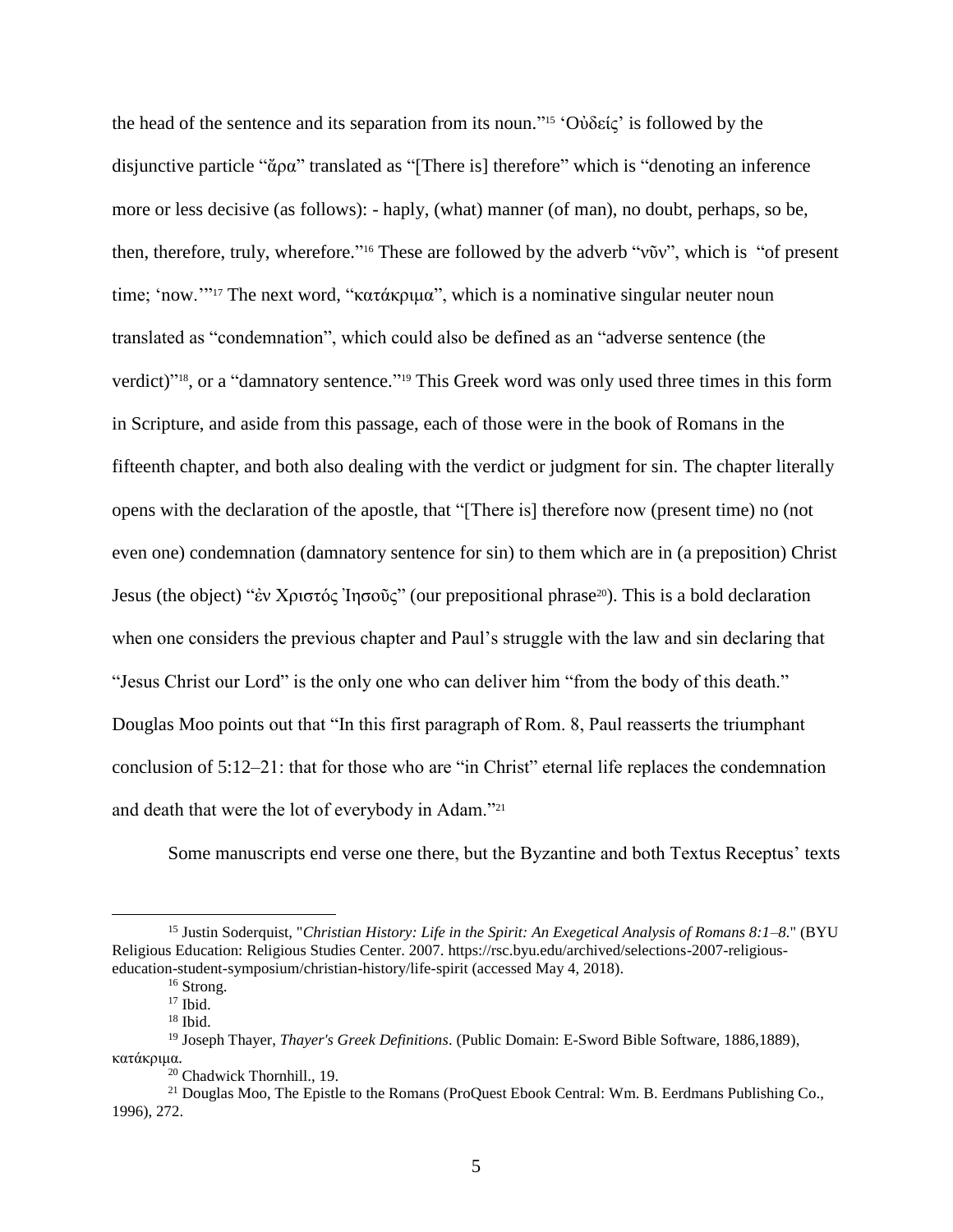finish the first verse with: "μὴ κατὰ σάρκα περιπατοῦσιν, ἀλλὰ κατὰ πνεῦμα," which appears in the King James Version as well as its English predecessors and mirrors the dependent clause in verse four. In fact, Longnecker (2016) said:

The longer μὴ κατὰ σάρκα περιπατοῦσιν ἀλλα κατὰ πνεῦμα ("who walk not according to the flesh but according to the Spirit"), which appears in uncials  $N^2 D^2 P$  [also Byz K L], and in uncials 33vid 1173 (Category I), 1962 2464 (Category II), and 104 424\* 436 [omits μή] 459 1241 1912 2200 (Category III); it is also reflected in versions it<sup>ar, o</sup> syr<sup>p</sup>.

This dependent clause begins with "μὴ" a word translated as "not", which Strong (1890) says is "a primary particle of qualified negation." <sup>22</sup> Following it is the preposition "κατὰ" (after) and the noun "σάρκα" (the flesh) which Thayer (1886,1889) says "the flesh, denotes mere human nature, the earthly nature of man apart from divine influence, and therefore prone to sin and opposed to God."<sup>23</sup> This results in the prepositional phrase "after the flesh" which is one of two prepositional phrases in this clause, the other being "after the Spirit" (κατὰ πνεῦμα). These both share the "present active participle dative plural masculine verb"<sup>24</sup> "περιπατοῦσιν" which means "to tread all around, that is, walk at large,"<sup>25</sup> and "to walk: to live: to regulate one's life; to conduct one's life; to pass one's life."<sup>26</sup> They are both connected by the conjunction, "ἀλλα", translated as "but" which means that the two prepositional phrases will contrast each other. A person either walks in the Spirit or they walk in the flesh, they cannot do both.

The inclusion of the dependent clause in verse one leads into verse two, "Ὁ γὰρ νόμος τοῦ πνεύματος τῆς ζωῆς ἐν χριστῷ Ἰησοῦ ἠλευθέρωσέν με ἀπὸ τοῦ νόμου τῆς ἁμαρτίας καὶ τοῦ

<sup>22</sup> Strong.

<sup>&</sup>lt;sup>23</sup> Joseph Thayer.

<sup>&</sup>lt;sup>24</sup> Maurice Robinson.

<sup>&</sup>lt;sup>25</sup> Strong.

<sup>26</sup> Joseph Thayer.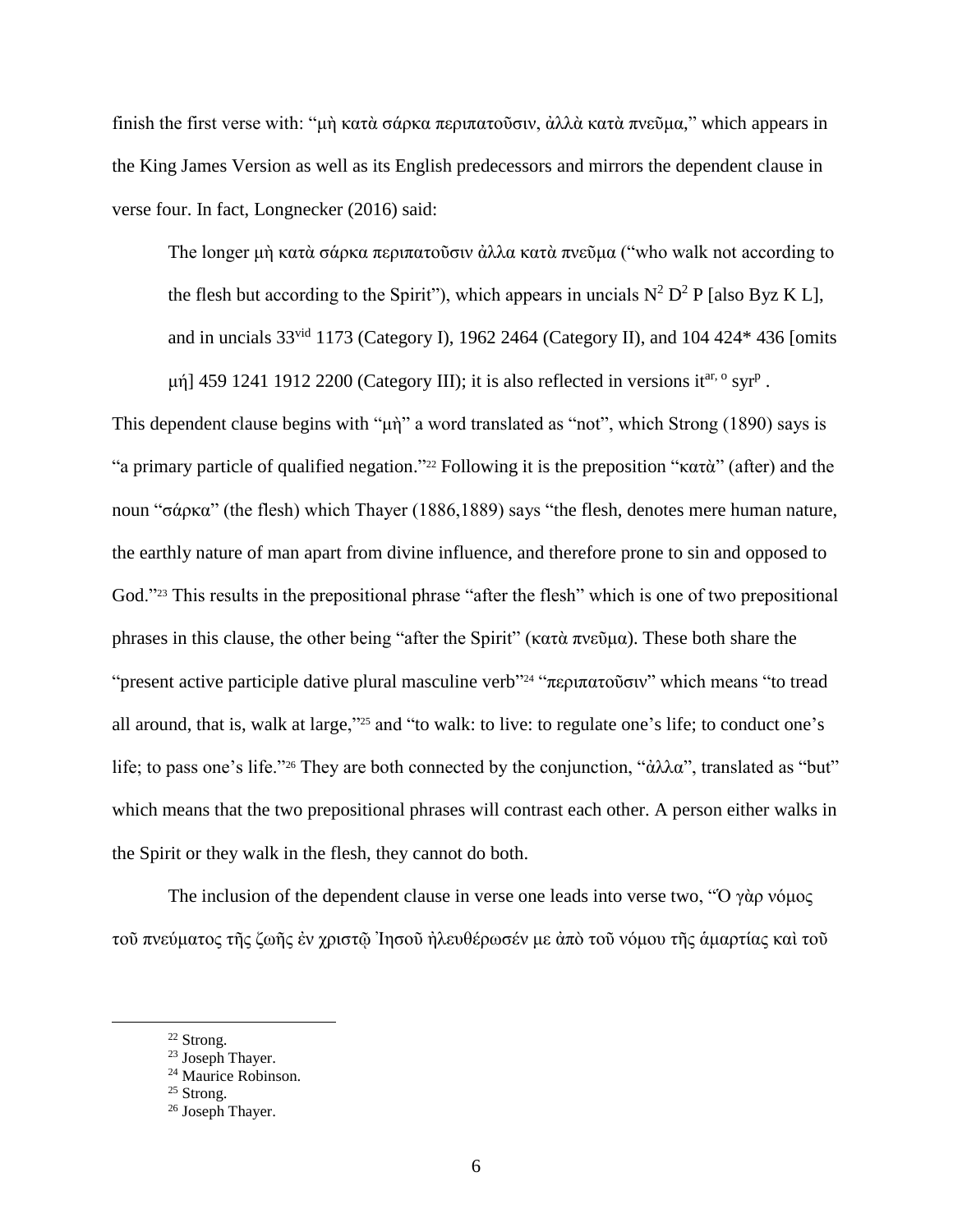θανάτου." Translated: "For the law of the Spirit of life in Christ Jesus hath made me free from the law of sin and death." (Rom. 8:2) The conjunction, "γὰρ", connects verse two to verse one with "supplemental information"<sup>27</sup>, contrasting the two laws, "the law (νόμος) of the Spirit (πνεύματος) of life (ζωή) in Christ Jesus" (walking in the Spirit), and "the law (νόμου) of sin (ἁμαρτίας) and death (θανάτου)" (walking in the flesh). The word "ἠλευθέρωσέν" is an "aorist active indicative third person singular verb<sup>328</sup> that means "to make free; set at liberty: from the dominion of sin."<sup>29</sup>

Therefore, in these verses, are a couple things that can be understood clearly. First, if you are "in Christ Jesus" (saved) you will not receive the damnatory sentence or "condemnation" as you have been set at liberty from the dominion of sin or made "free from the law of sin and death." (v.2) This concept parallels the words of Jesus, "He that believeth on him is not condemned: but he that believeth not is condemned already, because he hath not believed in the name of the only begotten Son of God." (Jn. 3:18) Second, those which are in Christ Jesus do not conduct their lives according to the desires of the flesh, but rather they conduct their lives according to the guidance of the Holy Spirit.

#### Romans 8:3-4

"For what the law could not do, in that it was weak through the flesh, God sending his own Son in the likeness of sinful flesh, and for sin, condemned sin in the flesh: That the righteousness of the law might be fulfilled in us, who walk not after the flesh, but after the Spirit." (Rom. 8:3-4) The "Tὸ γὰρ" definite article and conjunction at the beginning of the verse connecting it back to the previous verses, as to "give supplemental information"<sup>30</sup> to them. It has

<sup>27</sup> Chadwick Thornhill., 26.

<sup>28</sup> Maurice Robinson.

<sup>29</sup> Joseph Thayer.

<sup>30</sup> Chadwick Thornhill., 26.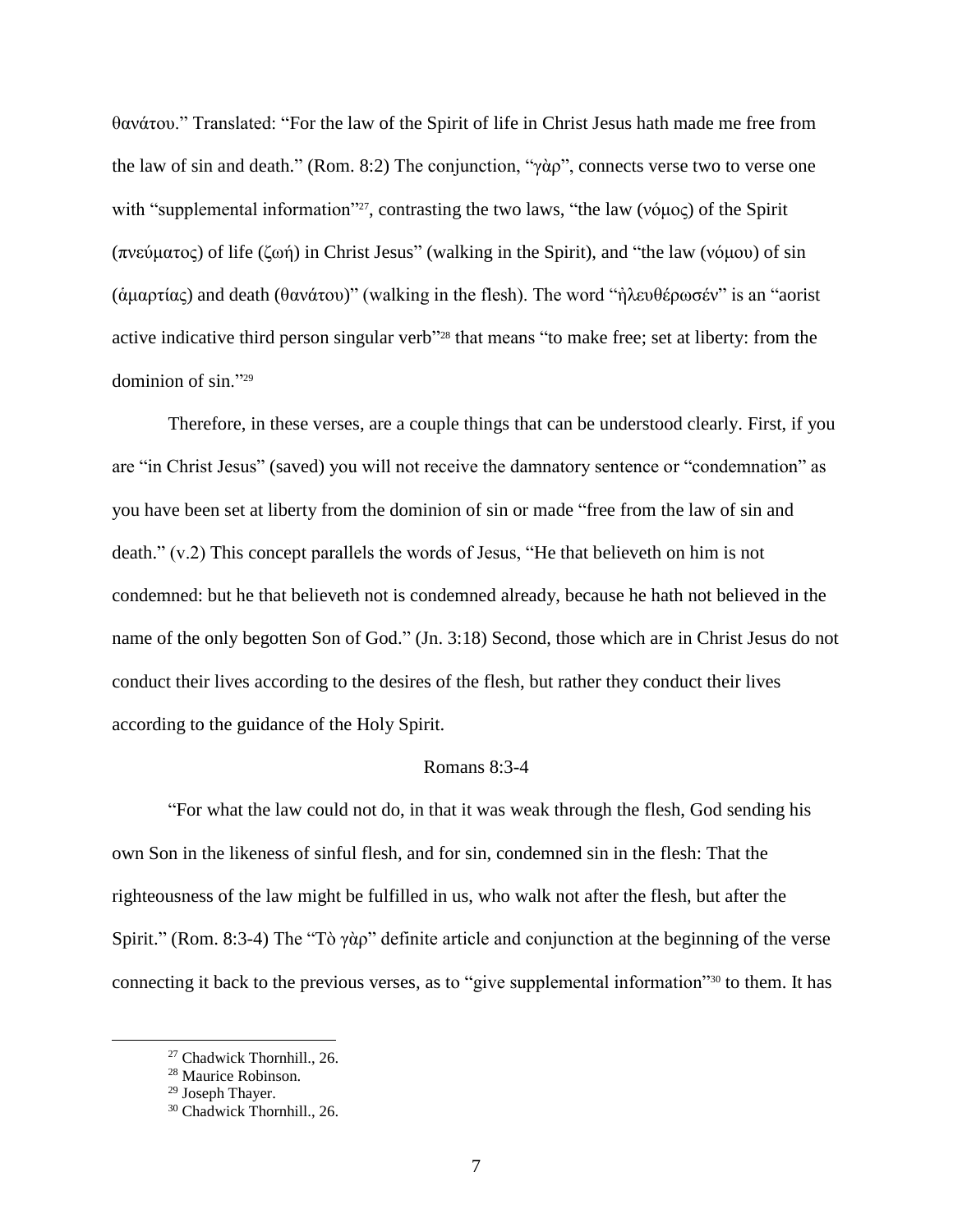been said that these verses "present 'the incapability of the law' as a significant part of the greater problem of sin that needed resolution." <sup>31</sup> The word used for "could not do" was "ἀδύνατον" which is defined as "without strength, impotent, powerless, weakly, disabled; unable to be done, impossible."<sup>32</sup> It was impossible for the law to make man free from the damnatory sentence, it is the law that condemns the sinful man. That is why it was "ησθενει" "weak; without strength, powerless"<sup>33</sup> Paul goes on to explain how the law was weak, by use of the prepositional phrase "δια της σαρκος" or "through the flesh." The flesh has been mankind's problem since the garden when Eve "saw that the tree was good for food, and that it was pleasant to the eyes, and a tree to be desired to make one wise." (Gen. 3:6) Even Jesus said, "the flesh profiteth nothing." (Jn. 6:63) However, "[Paul] argues [in that same verse] that, through the mission of God's Son, the problems of sin and the weakness of the flesh are resolved by the condemnation of sin in the flesh (of Christ)." <sup>34</sup> God ("ὁ θεὸς") did what the law could not do, when He "εαυτου υιον πεμψας" (his own Son sending) the use of the reflexive pronoun "his own" to identify the noun "Son" clearly stating who He was "sending"; and how He was sending Him: "εν ομοιωματι σαρκος αμαρτιας" (in the likeness of sinful flesh) not "in sinful flesh" but in "a form; abstractly resemblance"<sup>35</sup> of sinful flesh; and why He was sending Him: he used the conjunction "καὶ" to indicate a connection of "ideas in continuity with one another."<sup>36</sup> He was sent "for sin", "for" being "περι" meaning "on account of, because of"<sup>37</sup>, in which he "condemned sin in the flesh." Condemned: "κατεκρινεν" defined by Strong (1890) as "to judge

<sup>&</sup>lt;sup>31</sup> Dirk Venter, "Romans 8:3-4 and God's resolution of the threefold problems of sin, the incapability of the law and the weakness of the flesh" *In Die Skriflig* 48, no. 1 (2014): 1-7.

<sup>32</sup> Joseph Thayer.

 $33$  Ibid.

<sup>&</sup>lt;sup>34</sup> Dirk Venter.

<sup>35</sup> James Strong.

<sup>36</sup> Chadwick Thornhill., 26.

<sup>37</sup> Joseph Thayer.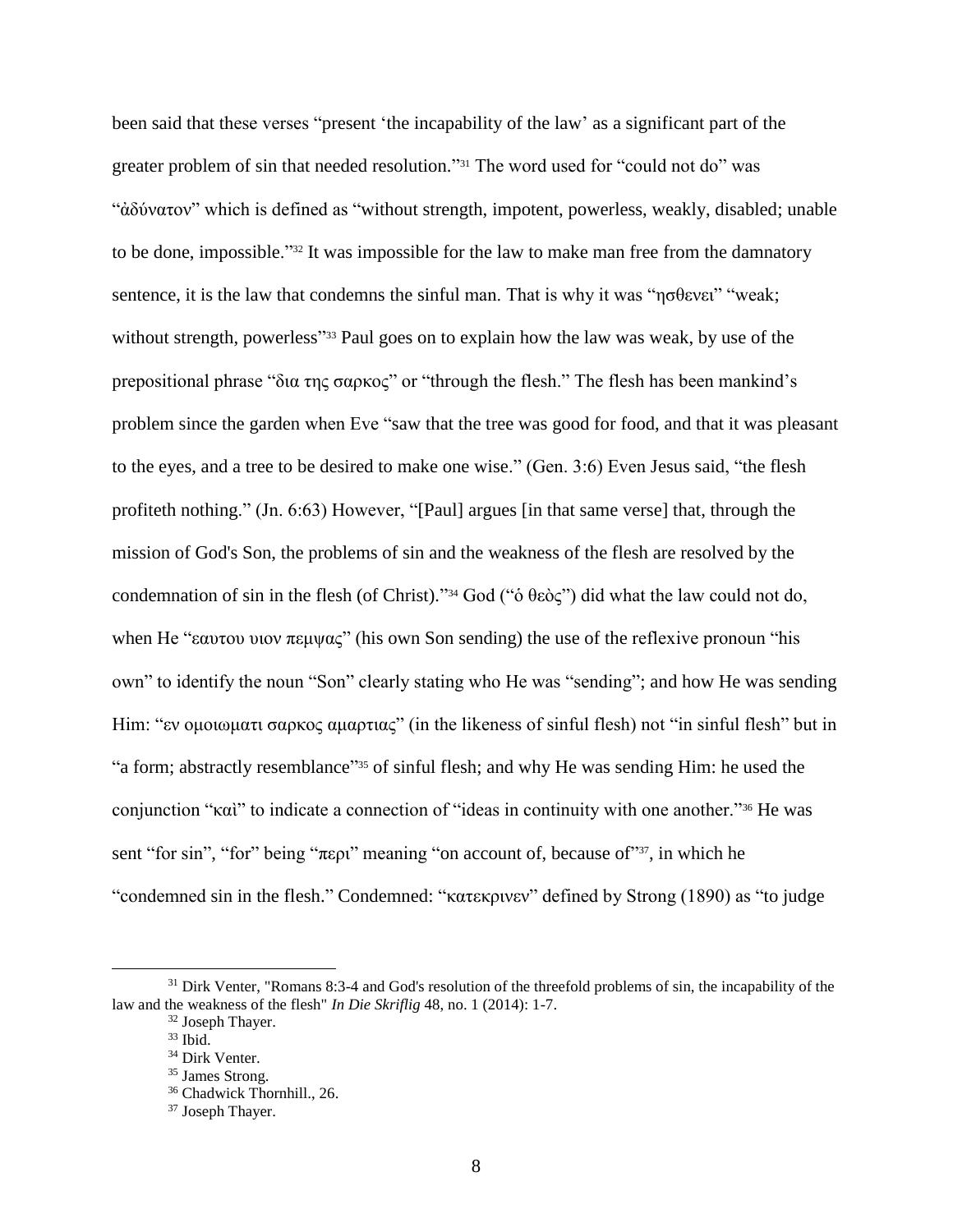against, that is, sentence: - condemn, damn." <sup>38</sup> Yet, Thayer (1886,1889) included in his definition, "by one's good example to render another's wickedness the more evident and censurable" <sup>39</sup> Jesus actually did both in His earthly ministry. Augustine called it "Christ's redeeming work, which liberated man from all sin."<sup>40</sup>

Verse four begins with the subordinating conjunction "ἵνα" which is translated as "That" and "indicates a purpose for or a result of an action"<sup>41</sup>, and that action being the "sending" in the previous verse. Because of Jesus being sent to condemn sin in the flesh, "the righteousness ("δικαίωμα": "that which has been deemed right so as to have force of law"<sup>42</sup>) of the law might be fulfilled ("πληρόω": "to render full, i.e. to complete; to make complete in every particular, to render perfect"<sup>43</sup>) in us. In other words, Jesus condemned sin in the flesh so that that which is deemed right would be rendered full in them which are in Christ Jesus, once again identified as those "who walk not after the flesh, but after the Spirit." (Rom. 8:4)

# Romans 8:5-6

"For they that are after the flesh do mind the things of the flesh; but they that are after the Spirit the things of the Spirit. For to be carnally minded is death; but to be spiritually minded is life and peace." (Rom 8:5-6) Again it begins with the same type of conjunction as the second and third verses do" "Οἱ γὰρ" once again, connecting it back to the previous verses and adding more information. It is followed by "they that are after the flesh" (κατὰ σάρκα, the same prepositional phrase used in the first and fourth verses) followed by the present active indicative third person

<sup>38</sup> James Strong.

<sup>39</sup> Joseph Thayer.

<sup>40</sup> Partoens, Gert , and Anthony Dupont. "Sed de quo peccato? Augustine's exegesis of Rom. 8:3c in sermo 152, 9-11." *Vigiliae Christianae* 66, no. 2 (2012): 191.

<sup>41</sup> Chadwick Thornhill., 26.

<sup>42</sup> Joseph Thayer.

 $43$  Ibid.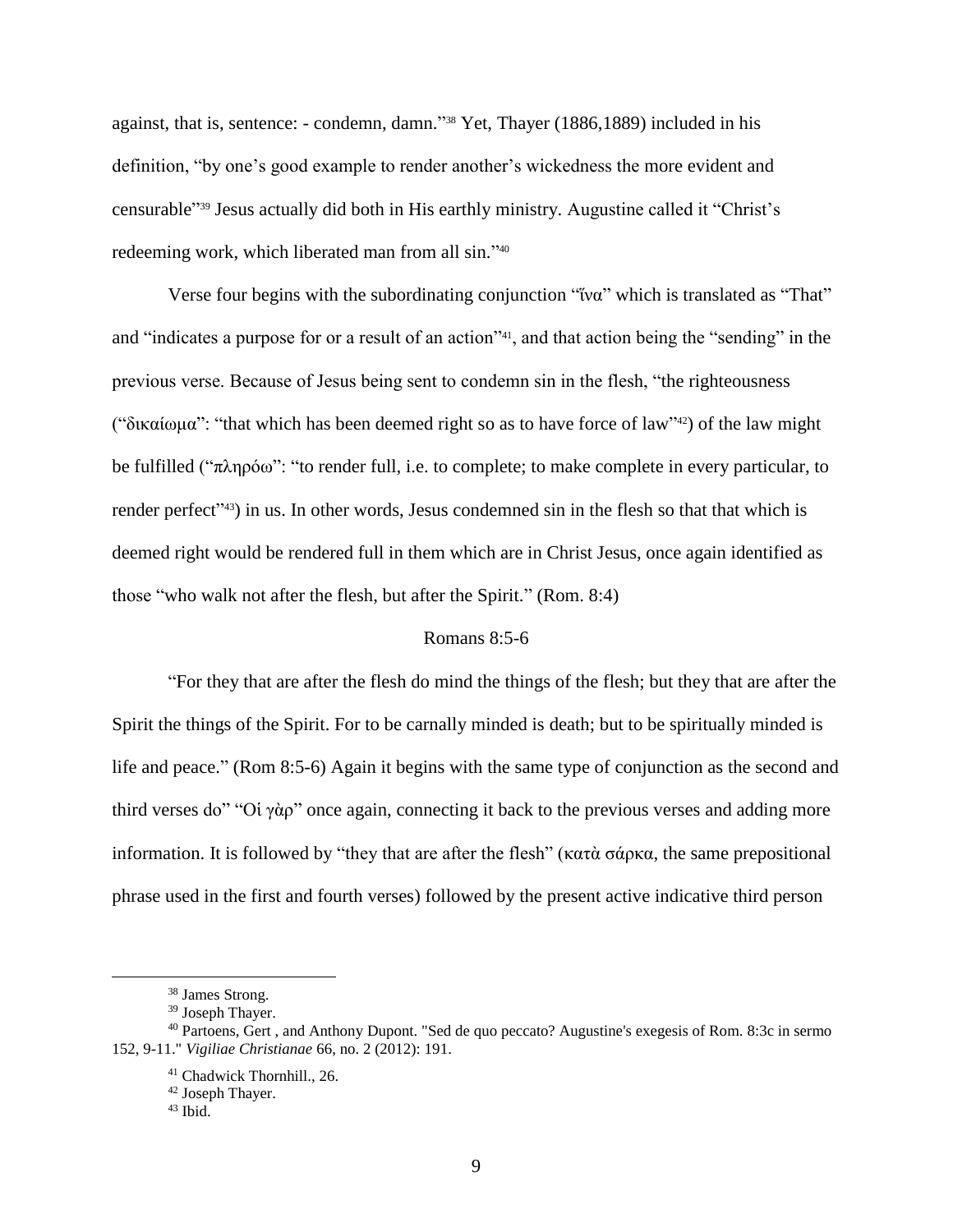plural verb "φρονουσιν", which means, "to be of the same mind, i.e. agreed together, cherish the same views, be harmonious<sup>344</sup> with "the things of the flesh." One author put it simply, "they that are after the flesh think thoughts of the flesh."<sup>45</sup> Likewise, they that are after the Spirit think thoughts of the Spirit. Your thoughts will always align with your pursuits.

Once again, the sixth verse begins with the definite article and conjunction "Tὸ γὰρ." This time, it used for adding a precaution to the continuous thought sewn through the passage as a whole: to be "σάρξ φρόνημα θάνατος". The word "σάρξ" translated as "carnally" in this passage, is the same word as "flesh" throughout the passage. Carnal is defined as "Pertaining to the flesh; fleshly; sensual; opposed to spiritual; as carnal pleasure."<sup>46</sup> According to this verse, "to be carnally minded (φρόνημα: what one has in the mind, the thoughts and purposes) is death (θάνατος). This statement is then followed by the conjunction "δέ" or "but", which "marks some development or new information."<sup>47</sup> That new information is the contrasting statement "to be spiritually minded is life (ζωή) and peace (εἰρήνη)." (Rom. 8:6b) What Paul was saying is that those whose minds are focused on carnal, or fleshly things end up suffering death, but those who keep their minds stayed on the Spirit find not only life, but peace as well.

#### Romans 8:7-8

"Because the carnal mind is enmity against God: for it is not subject to the law of God, neither indeed can be. So, then they that are in the flesh cannot please God." (Rom 8:7-8) The seventh verse begins with the subordinating conjunction "Because" or "διοτι", meaning "on the very account that, or inasmuch as: - because (that), for, therefore." <sup>48</sup> It is a continuation of the

 $44$  Ibid.

<sup>45</sup> Justin Soderquist

<sup>46</sup> Noah Webster, *American Dictionary of the English Language*. (F.A.C.E. Facsimile Copy: Foundation for American Christian Education, 1828, 1995).

<sup>47</sup> Chadwick Thornhill., 26.

<sup>48</sup> James Strong.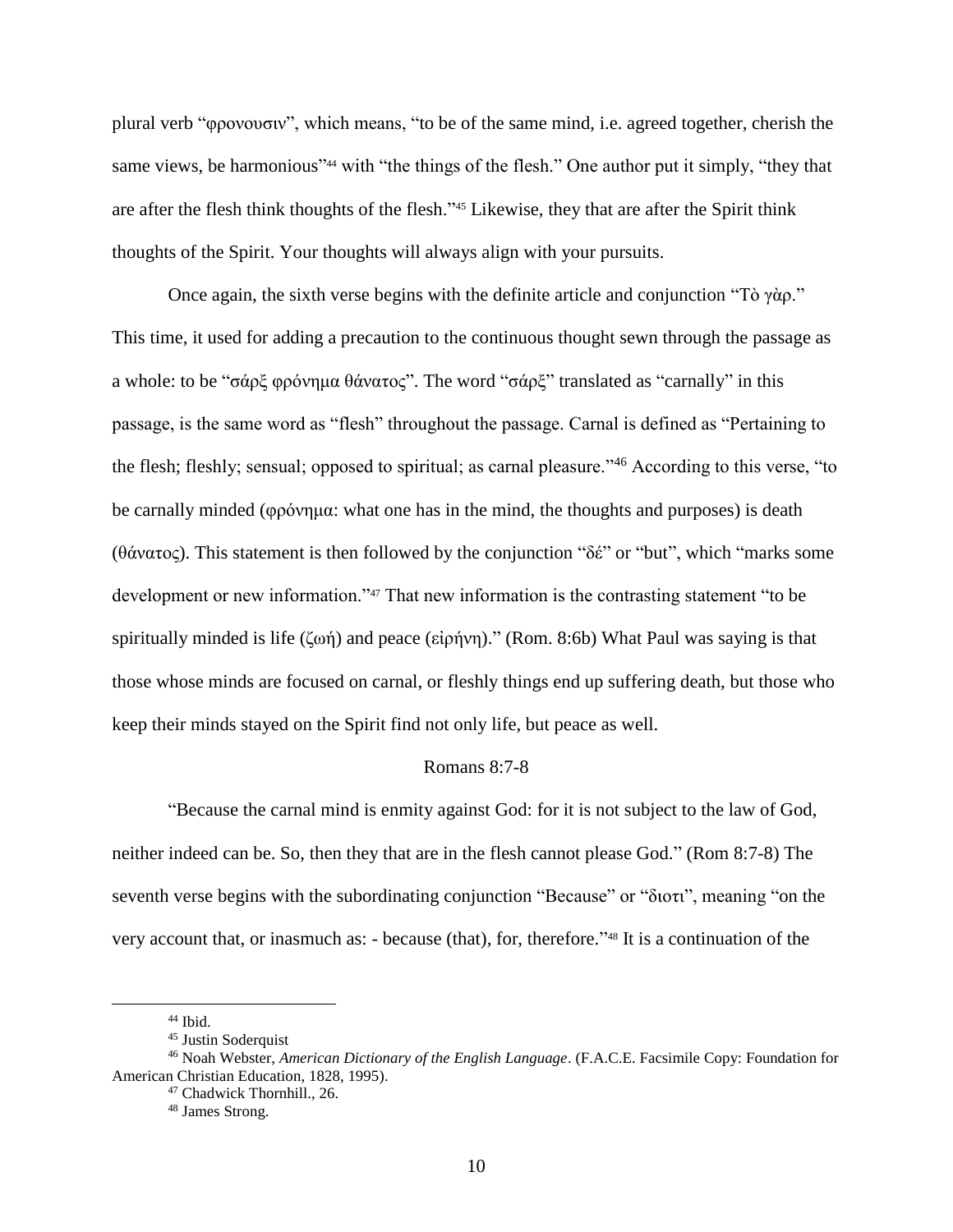thought in the sixth verse, explaining why the carnal mind is death. It is because it is "enmity ["εχθρα": "hostility; by implication, a reason for opposition: - enmity, hatred"] against God." Abelard said, "Because the wisdom [of the flesh is hostile to God]. Therefore, the prudence of the flesh obtains death, because it is contrary to God and displeasing to him in every way." <sup>49</sup> The apostle Paul explained, "for (again using the conjunction "γάρ") it is not subject to the law of God, neither indeed can be." (Rom. 8:7) The phrase "is not subject" is a combination of the negative particle "ovγ" ("the absolutely negative adverb; no or not"<sup>50</sup>) and the present tense passive indicative third person verb "ὑποτάσσεται" ("to subordinate; reflexively to obey: - be under obedience (obedient), put under, subdue unto, (be, make) subject (to, unto), be (put) in subjection (to, under), submit self unto."<sup>51</sup>) Thus, the fleshly, sensual, spiritually opposed mind, which is hostile toward God, is not subordinate, subject, submitted to the law of God. However, the verse does not just stop at its lack of submission (action), it furthers the statement by using a double conjunction: the negative conjunction "οὐδέ" (neither) "as a correlative to join negative sentences<sup>"52</sup> and the explanatory "γάρ" (indeed) to "give supplemental information"<sup>53</sup> about its "δύναμαι" ("to be able or possible"<sup>54</sup>). Thus, declaring that it is not even possible for the carnal mind to be subject to the law of God.

Finally, the eighth verse wraps up this dynamic theological exposition on the contrast between the polar-opposites of one walking in the carnality of the flesh and one walking in the Spirit. He begins the verse with the conjunction "δέ" ("So") marking the new information that the carnal ones, the ones who are in the flesh, are not only hostile toward God, insubordinate to

<sup>49</sup> Peter Abelard.

<sup>50</sup> James Strong.

<sup>51</sup> Ibid.

<sup>52</sup> Friberg, and et.al., 287.

<sup>53</sup> Chadwick Thornhill., 28.

<sup>54</sup> James Strong.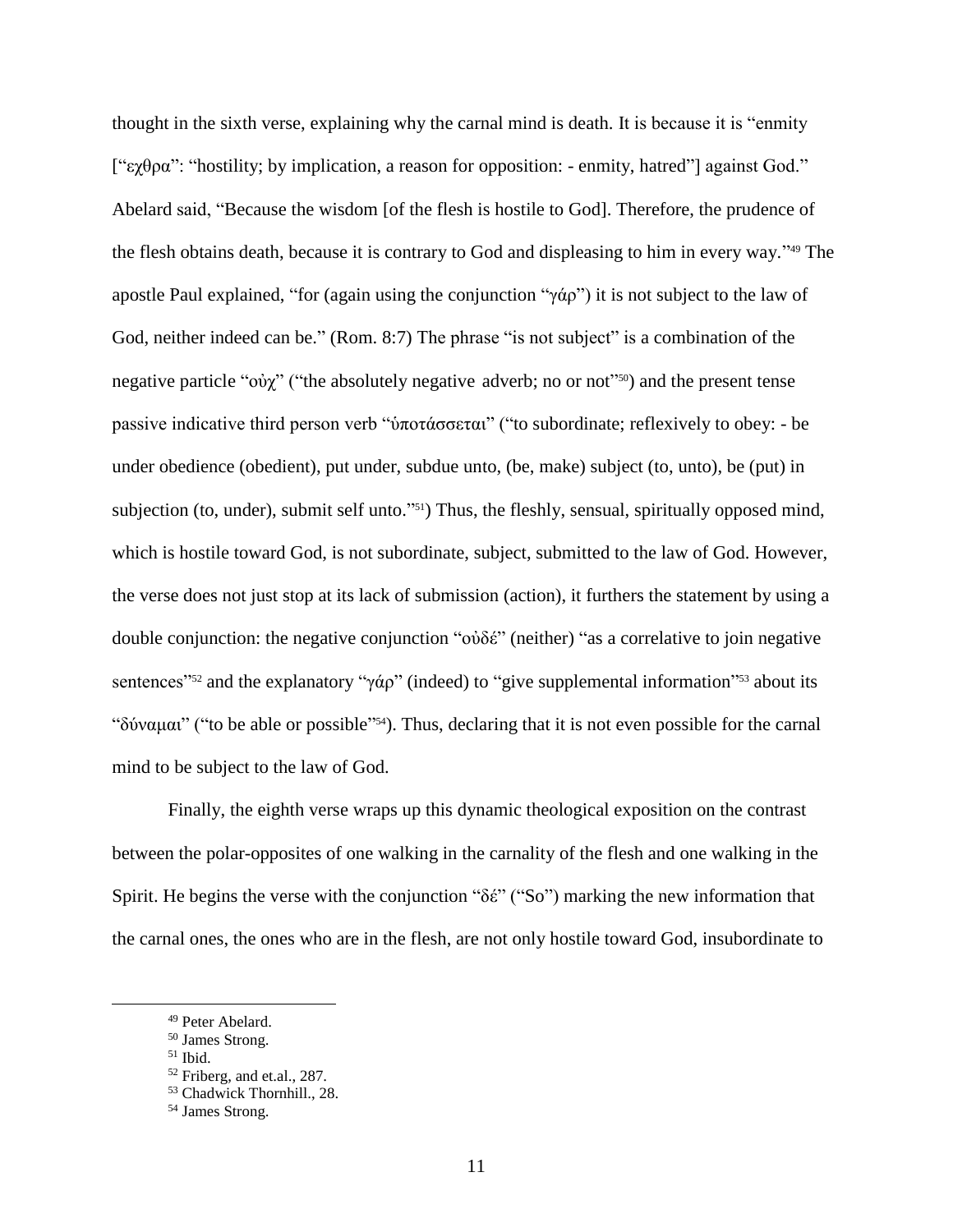God, and unable to submit to Him, but they also cannot "ἀρέσκω" ("to please; to strive to please; to accommodate one's self to the opinions desires and interests of others<sup>155</sup> or "be acceptable to"56) Him. No matter how hard a person tries, if they are walking carnally, they are much like those who are "without faith" (Heb. 11:6), they cannot please God. Only those who are walking in the Spirit are acceptable to Him.

### **Application**

The Apostle Paul developed in Romans 8:1-8, a vibrant theological dissertation that flowed from the bold opening statement, declaring that "There is therefore now no condemnation to them which are in Christ Jesus." (Rom. 8:1a) He could have left it there and been theologically correct. However, throughout the next seven verses, he utilized a series of conjunctive clauses to develop and present a deeper theology on this subject to the church at Rome.

As believers, we should quickly embrace the simple truths of Scripture, but we should not stop there. Paul said, "Study to shew thyself approved unto God, a workman that needeth not to be ashamed, rightly dividing the word of truth." (2 Tim. 2:15) A good student delves in deeper. It is good to know that because we are in Christ Jesus we are not condemned, but it is equally as good, and perhaps more so, as we progress in our Christian walk, to know what being "in Christ Jesus" looks like. It is important to understand that those who are in Christ Jesus "walk not after the flesh, but after the Spirit." (Rom. 8:1b) Walking after the Spirit, therefore, is an identifier of the genuine believer. It is what sets the believer apart from the unbeliever who walks carnally (after the flesh). This presents a compass of sorts for those who are in Christ Jesus to use as a

<sup>55</sup> Joseph Thayer.

<sup>56</sup> Friberg, and et.al.,73.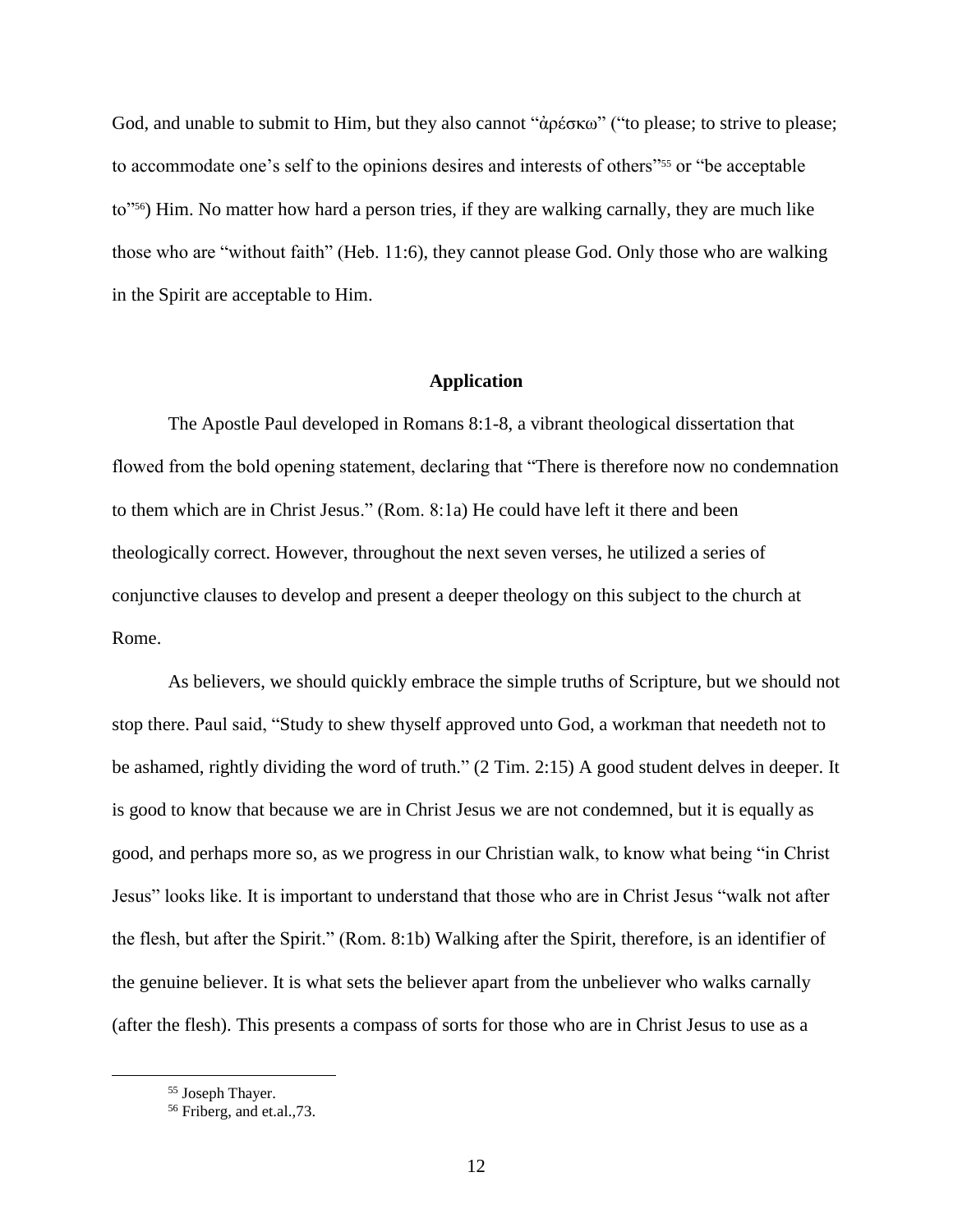navigational instrument in our daily lives. If we desire to live and reap the benefits of a Spiritfilled life that pleases God, then there should be a recognizable difference in the way that we conduct our lives, when compared to the way that the unsaved, carnal person, conducts their lives. This is not a means of self-justification, but, rather, an evidence of a God-justified life, through Jesus Christ.

Furthermore, believers should never have the prideful and arrogant attitude that Paul Abelard discussed, feigning themselves superior to other believers. We have all sinned, we have all had weak flesh that could not deliver us, we all needed Jesus to come in the likeness of sinful flesh, and for sin, to condemn sin in the flesh, and we should all be walking in the Spirit. Pride and arrogance are of the flesh, and there is no place for either in a believer who walks in the Spirit.

#### **Conclusion**

This exegesis of one of the most comforting articulations from the Apostle Paul in the Scripture, Romans 8:1-8, demonstrates Paul's teaching on the contrasts between believers who walk in the Spirit, and unbelievers who walk in the flesh, and why that difference exists. It was likely in response to the pride and arrogance Peter Abelard reported among the new believers in Rome. After an examination of both the historical and literary context of the passage, this author produced an exegetical analysis of this epistle (letter of Instruction) that delved deeper into Paul's intended meaning of the text to the Romans; and aided in the production of an application of the text to the modern reader.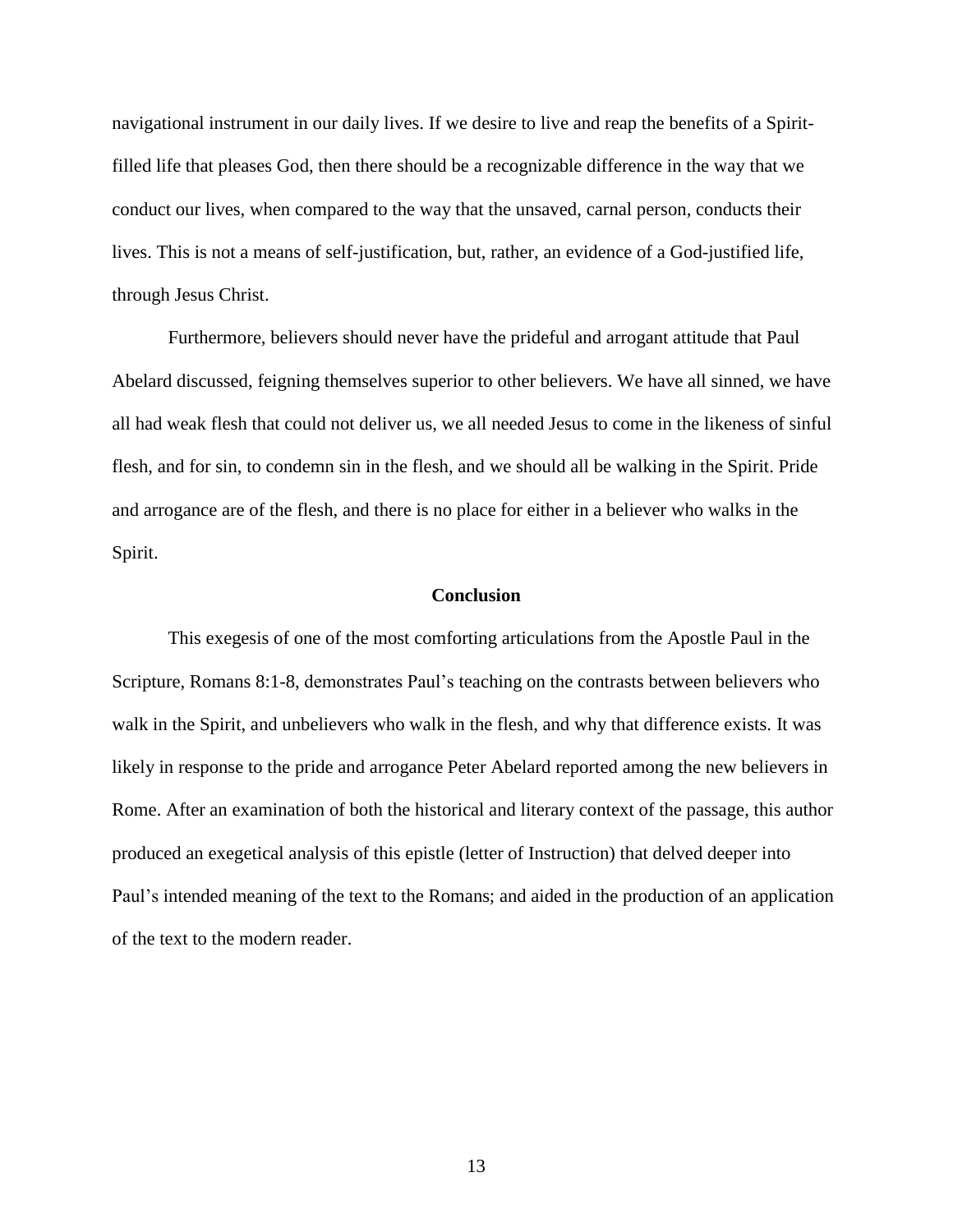# Bibliography

Abelard, Peter. *Commentary on the Epistle to the Romans.* ProQuest Ebook Central. Translated by Steven R Cartwright. Catholic University of America Press, 2011.

Bible Hub. *Bible: Greek: Romans 8:1.* 2004-2017. http://biblehub.com/text/romans/8-1.htm.

Bloomberg, Craig. *A Handbook of New Testament Exegesis.* Grand Rapids, MI: Baker Academic, 2010.

- Friberg, Timothy, Barbara Friberg, and Neva F Miller. *Analytical Lexicon of the Greek New Testament.* Victoria, BC, Canada: Trafford Publishing, 2005.
- Longenecker, Richard N. *The Epistle to the Romans.* Accessed April 20, 2018. ProQuest Ebook Central., ProQuest Ebook Central.: Wm. B. Eerdmans Publishing Co, 2016.

Matera, Frank J. *Romans.* Grand Rapids: Baker Academic, 2010.

- Moo, Douglas J. *The Epistle to the Romans.* ProQuest Ebook Central: Wm. B. Eerdmans Publishing Co., 1996.
- Partoens, Gert, and Anthony Dupont. "Sed de quo peccato? Augustine's exegesis of Rom. 8:3c in sermo 152, 9-11." *Vigiliae Christianae* 66, no. 2 (2012): 190-212.
- Robinson, Maurice. *Robinson's Morphological Analysis Codes.* Digital: Esword Bible Software, 2005-2010.
- Schaff, Phillip. *E-Sword: History of the Christian Church.* Vols. 1, Ch.5, Section 035-036. Franklin, TN, 1888-1893.

Scripture 4 All. *Scripture 4 All: Greek Interlinear Bible (NT).* 2015. http://www.scripture4all.org/OnlineInterlinear/Greek\_Index.htm (accessed April 20, 2018).